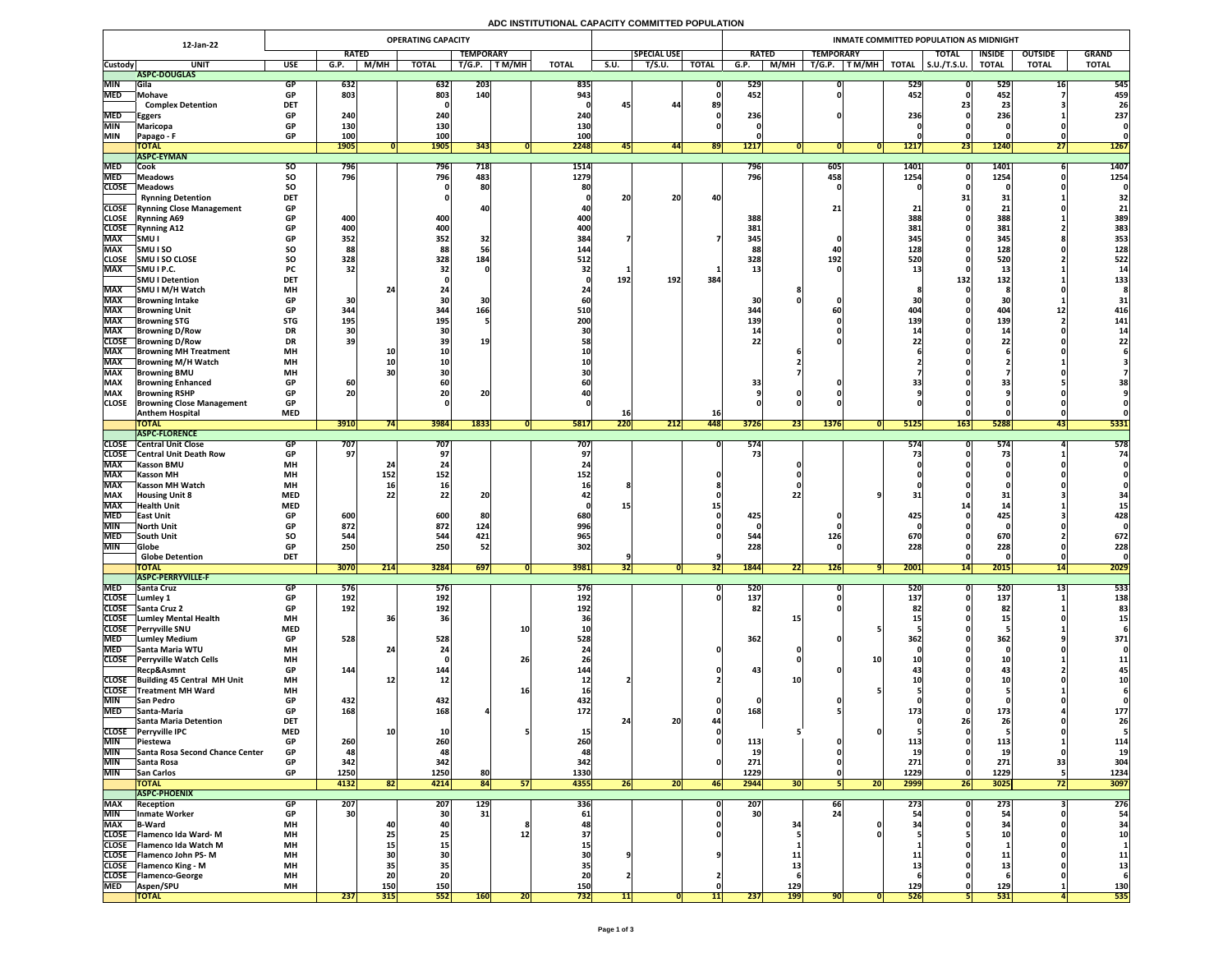# **ADC INSTITUTIONAL CAPACITY COMMITTED POPULATION**

|                              | 12-Jan-22                                                                  |                               |               |                 | <b>OPERATING CAPACITY</b> |                    |            |                      |                           |                     |                           | <b>INMATE COMMITTED POPULATION AS MIDNIGHT</b> |             |                  |                 |                      |                      |                        |                         |               |  |  |  |
|------------------------------|----------------------------------------------------------------------------|-------------------------------|---------------|-----------------|---------------------------|--------------------|------------|----------------------|---------------------------|---------------------|---------------------------|------------------------------------------------|-------------|------------------|-----------------|----------------------|----------------------|------------------------|-------------------------|---------------|--|--|--|
|                              |                                                                            |                               | <b>RATED</b>  |                 |                           | <b>TEMPORARY</b>   |            |                      |                           | <b>SPECIAL USE</b>  |                           | <b>RATED</b>                                   |             | <b>TEMPORARY</b> |                 |                      | <b>TOTAL</b>         | <b>INSIDE</b>          | <b>OUTSIDE</b>          | <b>GRAND</b>  |  |  |  |
| <b>Custody</b>               | <b>UNIT</b><br><b>ASPC-LEWIS</b>                                           | <b>USE</b>                    | G.P.          | M/MH            | <b>TOTAL</b>              | T/G.P.             | T M/MH     | <b>TOTAL</b>         | <b>S.U.</b>               | $\overline{T/S.U.}$ | <b>TOTAL</b>              | G.P.                                           | <b>M/MH</b> | T/G.P.           | <b>TM/MH</b>    | <b>TOTAL</b>         | $\vert$ S.U./T.S.U.  | <b>TOTAL</b>           | <b>TOTAL</b>            | <b>TOTAL</b>  |  |  |  |
| <b>CLOSE</b>                 | Morey                                                                      | GP/PC                         | 800           |                 | 800                       |                    |            | 800                  | 16                        |                     | <b>16</b>                 | 412                                            |             |                  |                 | 412                  |                      | 412                    |                         | 413           |  |  |  |
|                              | <b>Morey Detention</b>                                                     | <b>DET</b>                    |               |                 |                           |                    |            |                      | 80                        |                     | 80                        |                                                |             |                  |                 |                      |                      |                        |                         | 79            |  |  |  |
| <b>CLOSE</b>                 | <b>IRast</b>                                                               | <b>PC</b>                     | 404           |                 | 404                       |                    |            | 404                  |                           |                     |                           | 377                                            |             |                  |                 | 377                  |                      | 377                    |                         | 381           |  |  |  |
| <b>CLOSE</b>                 | <b> Rast I</b>                                                             | <b>PC</b>                     |               |                 |                           |                    |            |                      |                           |                     |                           |                                                |             |                  |                 |                      |                      |                        |                         |               |  |  |  |
| <b>CLOSE</b>                 | <b>RAST III</b>                                                            | <b>PC</b>                     |               |                 |                           |                    |            |                      |                           |                     |                           |                                                |             |                  |                 |                      |                      | 44                     |                         |               |  |  |  |
| <b>MAX</b>                   | <b>Rast PC</b>                                                             | <b>PC</b>                     | 320           |                 | 320                       |                    |            | 320                  |                           |                     |                           | 284                                            |             |                  |                 | 28                   |                      | 284                    |                         | 293           |  |  |  |
| <b>CLOSE</b>                 | <b>Rast Close Mgt.</b><br><b>Lewis Medical</b>                             | <b>PC</b><br><b>MED</b>       |               |                 | 361                       |                    |            |                      |                           |                     | <b>17</b>                 |                                                |             |                  |                 |                      |                      |                        |                         |               |  |  |  |
| <b>MED</b>                   | Stiner I                                                                   | <b>GP</b>                     | 378           |                 | 378                       | 197                |            | 575                  |                           |                     |                           | 378                                            |             |                  |                 | <b>40t</b>           |                      | 406                    |                         | 412           |  |  |  |
| <b>MED</b>                   | <b>Stiner II</b>                                                           | <b>GP</b>                     | 400           |                 | 400                       | 208                |            | 608.                 |                           |                     |                           | 400                                            |             | 113              |                 | 513                  |                      | 513                    |                         | 523           |  |  |  |
|                              | <b>Stiner Detention</b>                                                    | <b>DET</b>                    |               |                 |                           |                    |            |                      |                           |                     | 70                        |                                                |             |                  |                 |                      |                      | 67                     |                         | 69            |  |  |  |
|                              | MIN Bachman PC                                                             | $\mathbf{D}$<br><b>PL</b>     | 300           |                 | 300                       |                    |            | 376                  |                           |                     |                           | 278                                            |             |                  |                 | 770<br>ZI 8          |                      | 770<br>278             |                         | 279           |  |  |  |
| <b>MED</b>                   | <b>IBachman GP</b>                                                         | <b>GP</b>                     | 300           |                 | 300                       |                    |            | 376                  |                           |                     |                           | 294                                            |             |                  |                 | 294                  |                      | 294                    |                         | 294           |  |  |  |
| <b>MED</b>                   | <b>Stiner Transitory</b>                                                   | <b>TRANS</b>                  | 22            |                 | 22                        | 11                 |            |                      |                           |                     |                           |                                                |             |                  |                 |                      |                      |                        |                         |               |  |  |  |
|                              | <b>Bachman Detention</b>                                                   | <b>DET</b>                    |               |                 |                           |                    |            |                      |                           |                     | 80                        |                                                |             |                  |                 |                      |                      |                        |                         |               |  |  |  |
| <b>CLOSE</b><br><b>CLOSE</b> | <b>Buckley PC</b><br><b>Buckley PC II</b>                                  | <b>PC</b>                     | 750           |                 | 750<br>50                 |                    |            | 750                  | 16                        |                     |                           | 617                                            |             |                  |                 | 617                  |                      | 617                    |                         | 623           |  |  |  |
| <b>MED</b>                   | <b>Barchey PC I</b>                                                        | <b>PC</b>                     | 370           |                 | 370                       | 150                |            | 520                  |                           |                     |                           | 370                                            |             |                  |                 | 401                  |                      | 401                    |                         | 403           |  |  |  |
| <b>MED</b>                   | <b>Barchey PC II</b>                                                       |                               | 370           |                 | 370                       | 120                |            | 490                  |                           |                     |                           | 356                                            |             |                  |                 | 356                  |                      | 356                    |                         | 356           |  |  |  |
| <b>MED</b>                   | <b>Barchey PC III</b>                                                      | <b>PC</b>                     | 60            |                 | 60                        |                    |            |                      |                           |                     |                           |                                                |             |                  |                 |                      |                      | 23                     |                         | 23            |  |  |  |
| <b>MED</b>                   | <b>Barchey PC Watch Cells</b>                                              | <b>MH</b>                     |               |                 |                           |                    | <b>20</b>  |                      |                           |                     |                           |                                                |             |                  |                 |                      |                      | ᆂᄼ                     |                         |               |  |  |  |
|                              | CLOSE Sunrise Male Minors                                                  | <b>GP</b>                     |               |                 |                           |                    |            |                      |                           |                     |                           |                                                |             |                  |                 |                      |                      |                        |                         |               |  |  |  |
|                              | CLOSE Sunrise Femal Minors                                                 | <b>GP</b>                     |               |                 |                           |                    |            |                      |                           |                     |                           |                                                |             |                  |                 |                      |                      |                        |                         |               |  |  |  |
| <b>MIN</b>                   | CLOSE Sunrise Minors CDU/Watch<br><b>TEagle Point Second Chance Center</b> | <b>GP</b>                     | 300           |                 | 300                       |                    |            | 300                  |                           |                     |                           | 204                                            |             |                  |                 | 204                  |                      | 204                    |                         | 205           |  |  |  |
|                              | <b>TOTAL</b>                                                               |                               | 5104          |                 | 5104                      | 850                | 20         | 5974                 | 279                       |                     | 279                       | 4105                                           |             | 172              |                 | 4289                 | 229                  | 4518                   | 48                      | 4566          |  |  |  |
|                              | <b>ASPC-SAFFORD</b>                                                        |                               |               |                 |                           |                    |            |                      |                           |                     |                           |                                                |             |                  |                 |                      |                      |                        |                         |               |  |  |  |
| MIN                          | <b>Fort Grant</b>                                                          | GP                            | 588           |                 | 588                       | <b>160</b>         |            | 748                  |                           |                     |                           | 335                                            |             |                  |                 | 335                  |                      | 335                    |                         | 335           |  |  |  |
|                              | <b>Miles Detention</b>                                                     | <b>DET</b>                    |               |                 |                           |                    |            |                      | 25                        | 24                  | 49                        |                                                |             |                  |                 |                      |                      | 11                     |                         |               |  |  |  |
| <b>MIN</b>                   | Graham                                                                     | <b>GP</b>                     | 615           |                 | 615                       | 96                 |            | 711                  |                           |                     |                           | 241                                            |             |                  |                 | 241                  |                      | 241                    |                         | 241           |  |  |  |
| <b>MED</b>                   | Tonto                                                                      | <b>PC</b>                     | 250           |                 | 250                       | 160                |            | 410                  |                           |                     |                           | 250                                            |             |                  |                 | 253                  |                      | 253                    |                         | 254           |  |  |  |
|                              | <b>Tonto Detention</b><br><b>TOTAL</b>                                     | <b>DET</b>                    | 1453          |                 | 1453                      | 416                |            | 1869                 |                           | 24                  | 55                        | 826                                            |             |                  |                 | 829                  |                      | 840                    |                         | 843           |  |  |  |
|                              | <b>ASPC-TUCSON</b>                                                         |                               |               |                 |                           |                    |            |                      |                           |                     |                           |                                                |             |                  |                 |                      |                      |                        |                         |               |  |  |  |
| <b>CLOSE</b>                 | Cimarron                                                                   | <b>GP</b>                     | 648           |                 | 648                       |                    |            | $\overline{648}$     |                           |                     |                           | $\overline{602}$                               |             |                  |                 | 602                  |                      | 602                    |                         | 606           |  |  |  |
|                              | <b>Cimarron Detention</b>                                                  | <b>DET</b>                    |               |                 |                           |                    |            |                      |                           | <b>48</b>           | 96                        |                                                |             |                  |                 |                      |                      | 90 <sub>1</sub>        |                         |               |  |  |  |
| <b>CLOSE</b>                 | <b>Rincon MH Watch</b>                                                     | <b>MH</b>                     |               |                 | 79                        |                    |            |                      |                           |                     |                           |                                                | 41          |                  |                 |                      |                      | 41                     |                         |               |  |  |  |
| <b>CLOSE</b>                 | <b>Rincon Medical</b>                                                      | <b>MED</b>                    |               |                 |                           |                    |            |                      |                           |                     |                           |                                                |             |                  |                 |                      |                      | 62                     |                         |               |  |  |  |
| <b>CLOSE</b>                 | <b>Rincon S.N.U.</b>                                                       | <b>MED</b>                    |               | 16 <sub>1</sub> | <b>16</b>                 |                    |            |                      |                           |                     |                           |                                                | <b>13</b>   |                  |                 |                      |                      |                        |                         |               |  |  |  |
| <b>CLOSE</b>                 | <b>CLOSE</b> Cimarron Transitory<br><b>Rincon</b>                          | <b>TRANS</b><br><b>GP</b>     | 340           |                 | 340                       |                    |            | 340.                 |                           |                     |                           | 330                                            |             |                  |                 | 330                  |                      | 330                    |                         | 330           |  |  |  |
| <b>CLOSE</b>                 | <b>Rincon MH Program</b>                                                   | <b>MH</b>                     |               | 256             | 256                       |                    |            | 256                  |                           |                     |                           |                                                | <b>193</b>  |                  |                 | 193                  |                      | 193                    |                         | 194           |  |  |  |
| <b>MAX</b>                   | <b>Rincon MH Program II</b>                                                | <b>MH</b>                     |               | 149             | 149                       |                    |            | 152                  |                           |                     |                           |                                                | 81          |                  |                 |                      |                      | 81                     |                         | 87            |  |  |  |
| <b>MAX</b>                   | <b>Rincon MH Watch II</b>                                                  | <b>MH</b>                     |               |                 |                           |                    | 20         |                      |                           |                     |                           |                                                |             |                  |                 |                      |                      |                        |                         |               |  |  |  |
|                              | MED Santa Rita                                                             | GP                            | 768           |                 | 768                       |                    |            | 768                  |                           |                     |                           | 701                                            |             |                  |                 | 701                  |                      | 701                    |                         | 708           |  |  |  |
| <b>MED</b>                   | Manzanita S.N.U.                                                           | <b>MED</b>                    |               |                 | 25                        |                    | 20         |                      |                           |                     |                           |                                                | 25          |                  |                 | <b>42.</b>           |                      | 42 <sub>1</sub>        |                         |               |  |  |  |
| <b>MED</b>                   | Manzanita                                                                  | <b>GP</b>                     | 179           |                 | 179                       | 107                |            | 286                  |                           |                     |                           | 179                                            |             |                  |                 | 229                  | <b>NA</b>            | 229                    |                         | 230           |  |  |  |
| <b>MED</b><br><b>MED</b>     | Manzanita Second Chance Center<br>Manzanita Watch Cells                    | <b>GP</b><br><b>MH</b>        | 48            |                 | 48                        |                    |            |                      |                           |                     |                           | <b>29</b>                                      |             |                  |                 |                      | <b>NA</b>            | 29                     |                         | 29            |  |  |  |
| <b>MED</b>                   | <b>Manzanita Residential</b>                                               | <b>MED</b>                    |               |                 | 58                        |                    |            |                      |                           |                     |                           |                                                |             |                  |                 |                      |                      |                        |                         |               |  |  |  |
|                              | <b>Manzanita Detention</b>                                                 | <b>DET</b>                    |               |                 |                           |                    |            |                      | <b>12</b>                 | 11                  | 23                        |                                                |             |                  |                 |                      |                      |                        |                         |               |  |  |  |
| <b>MED</b>                   | Winchester                                                                 | <b>GP</b>                     | 400           |                 | 400                       | 336                |            | 736                  |                           |                     |                           | 400                                            |             | 279              |                 | 679                  |                      | 679                    |                         | 684           |  |  |  |
|                              | <b>Winchester Detention</b>                                                | <b>DET</b>                    |               |                 |                           |                    |            |                      |                           | ∸∸                  | 2 <sub>4</sub>            |                                                |             |                  |                 |                      |                      |                        |                         |               |  |  |  |
|                              | <b>Complex Detention</b>                                                   | <b>DET</b>                    |               |                 |                           |                    |            |                      | 40                        |                     | 80                        |                                                |             |                  |                 |                      |                      | 60                     |                         |               |  |  |  |
| <b>MIN</b>                   | Catalina                                                                   | <b>GP</b>                     | 360           |                 | 360                       |                    |            | 360                  |                           |                     |                           | 353                                            |             |                  |                 | <b>353</b>           |                      | 353                    |                         | 354           |  |  |  |
| <b>MIN</b>                   | Whetstone                                                                  | <b>GP</b>                     | 1250<br>3993  |                 | 1250                      |                    |            | 1250                 |                           |                     |                           | 950<br>3544                                    |             |                  |                 | 950                  | 224                  | 950                    |                         | 951<br>4567   |  |  |  |
|                              | <b>TOTAL</b><br><b>ASPC-WINSLOW</b>                                        |                               |               | 607             | <b>4600</b>               | 467                |            | <b>5116</b>          | 178                       | 111                 | 289                       |                                                | 413         | <b>335</b>       | 17 <sup>1</sup> | 4309                 |                      | 4533                   | 34                      |               |  |  |  |
| <b>MIN</b>                   | Coronado                                                                   | <b>GP</b>                     | 492           |                 | 492                       | <b>136</b>         |            | 628                  |                           |                     |                           | <b>179</b>                                     |             |                  |                 | 179                  |                      | <b>179</b>             | 32                      | 211           |  |  |  |
| <b>CLOSE</b>                 | Kaibab                                                                     | <b>GP</b>                     | 800           |                 | 800                       |                    |            | 800                  |                           |                     |                           | 670                                            |             |                  |                 | <b>670</b>           |                      | 670                    |                         | 675           |  |  |  |
|                              | <b>Complex Detention</b>                                                   | <b>DFT</b><br>$\sim$ $ \cdot$ |               |                 |                           |                    |            |                      |                           |                     |                           |                                                |             |                  |                 |                      |                      | 21 <sup>1</sup>        |                         |               |  |  |  |
| MIN                          | Apache                                                                     | <b>GP</b>                     | 334           |                 | 334                       | 80                 |            | 414                  |                           |                     |                           | 334                                            |             |                  |                 | 341                  |                      | 341                    |                         | 341           |  |  |  |
|                              | <b>Apache Detention</b>                                                    | <b>DET</b>                    |               |                 |                           |                    |            |                      | <b>12</b>                 |                     | 12                        |                                                |             |                  |                 |                      |                      |                        |                         |               |  |  |  |
|                              | <b>TOTAL</b>                                                               |                               | 1626          |                 | <b>1626</b>               | 216                |            | 1842                 | 32                        | <b>19</b>           | 51                        | 1183                                           |             |                  |                 | <b>1190</b>          | 21                   | 1211                   | $31$                    | 1248          |  |  |  |
|                              | <b>ASPC-YUMA</b>                                                           |                               |               |                 |                           |                    |            |                      |                           |                     |                           |                                                |             |                  |                 |                      |                      |                        | 91                      | 749           |  |  |  |
| <b>MED</b>                   | Cheyenne<br><b>Cheyenne Detention</b>                                      | <b>GP</b><br><b>DET</b>       | 800           |                 | 800                       | 324                |            | 1124                 | 40                        | 39 <sup>°</sup>     | 79                        | 728                                            |             |                  |                 | 728                  | 53                   | 728<br>53 <sub>1</sub> | $\angle$ $\perp$        | 57            |  |  |  |
| <b>MIN</b>                   | Cocopah                                                                    | <b>GP</b>                     | 250           |                 | 250                       | 80                 |            | 330                  |                           |                     |                           |                                                |             |                  |                 |                      |                      |                        |                         |               |  |  |  |
| <b>CLOSE</b>                 | Dakota Y13                                                                 | <b>GP</b>                     | 800           |                 | 800                       |                    |            | 800                  | <b>16</b>                 |                     | <b>16</b>                 | 379                                            |             |                  |                 | <b>379</b>           |                      | 379                    |                         | 387           |  |  |  |
|                              | <b>Dakota Detention</b>                                                    | <b>DET</b>                    |               |                 |                           |                    |            |                      | 80                        |                     | 80                        |                                                |             |                  |                 |                      |                      | 52                     |                         | 54            |  |  |  |
| <b>MED</b>                   | Cibola                                                                     | <b>GP</b>                     | 1250          |                 | 1250                      | 16                 |            | 1266                 |                           |                     |                           | 853                                            |             |                  |                 | 853                  |                      | 853                    | ΨŚ                      | 866           |  |  |  |
| MIN                          | La Paz                                                                     | <b>GP</b>                     | 1250          |                 | 1250                      |                    |            | 1250                 |                           |                     |                           | 724                                            |             |                  |                 | 724                  |                      | 724                    |                         | 724           |  |  |  |
|                              | <b>TOTAL</b><br><b>TOTAL IN-STATE</b>                                      |                               | 4350<br>29780 | <b>1292</b>     | 4350<br><b>31072</b>      | 420<br><b>5486</b> | <b>146</b> | 4770<br><b>36704</b> | <b>136</b><br><b>1006</b> | 39<br><b>469</b>    | <b>175</b><br><b>1475</b> | 2684<br>22310                                  | 687         | 2114             | 58              | 2684<br><b>25169</b> | $\boxed{105}$<br>821 | 2789<br>25990          | <b>48</b><br><b>330</b> | 2837<br>26320 |  |  |  |
|                              |                                                                            |                               |               |                 |                           |                    |            |                      |                           |                     |                           |                                                |             |                  |                 |                      |                      |                        |                         |               |  |  |  |